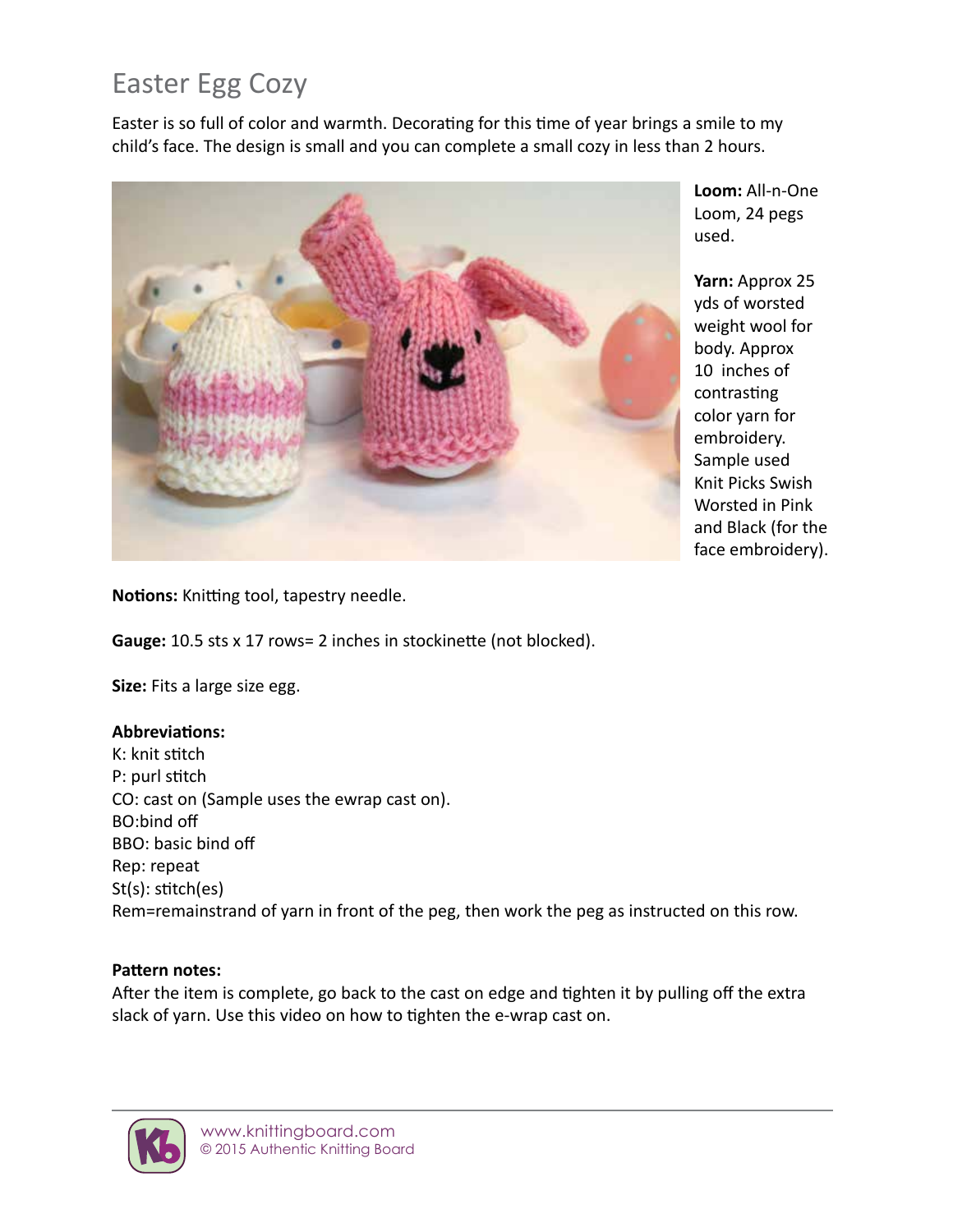## **INSTRUCTIONS**

Set the AIO knitting loom to 24 pegs (see picture). 7 pegs from each long rail and 5 pegs from each of the two sliders. If you have two Sock Loom 2s, you can set one up with 2 sock loom sliders. The Sock Loom 2 with the 2 sliders, would be easier to maneuver. Cast on 24 sts, join to work in the round.



**Round 1:** P to the end of round. **Round 2:** K to the end of round. **Round 3:** P to the end of round. **Round 4-20:** k to the end of round.

Decrease rounds:

\*Loosen the bolts, slide each slider in ONE peg (thus decreasing by 4 stitches), tighten the bolts up again. Move the loops on the outside corner pegs (the loops that are not in the new square) to the inside pegs.

**Next round:** K to the end of round (treat the pegs with 2 loops as 1 loop).

#### **Next round:** k\*

Repeat from \* to \*: 2 more times. 16 stitches rem. **Last rnd:** \*K2tog; rep from \* to end of round.

How to:

Move loop from Peg 1 to Peg 2; knit peg 2.

Move loop from Peg 3 to Peg 4; knit peg 4. Move loop from peg 2 to peg 3.

\*\*Tug gently on the working yarn to remove any slack on the yarn.\*\*

Move loop from Peg 5 to Peg 6; knit peg 6. Move loop from peg 4 to peg 5. Move loop from peg 3 to peg 4. Rep from  $**$  to  $**$ .

Move loop from Peg 7 to peg 8; knit peg 8. Move loop from peg 6 to peg 7. Move loop from peg 5 to peg 6. Move loop from peg 4 to peg 5. Rep from \*\* to \*\*.

Move loop from peg 9 to peg 10; knit peg 10. Move loop from peg 8 to peg 9. Move loop from peg 7 to peg 8. Move loop from peg 6 to peg 7. Move loop from peg 5 to peg 6. Rep from \*\* to \*\*.

Continue in this pattern all around moving the loop from the odd numbered pegs to the even number peg, knit the peg with the two loops. Before proceeding to the next set of pegs, move all the other loops closer, then tug gently on the working yarn to eliminate any extra slack.

Bind off with gather removal method. Weave ends in.